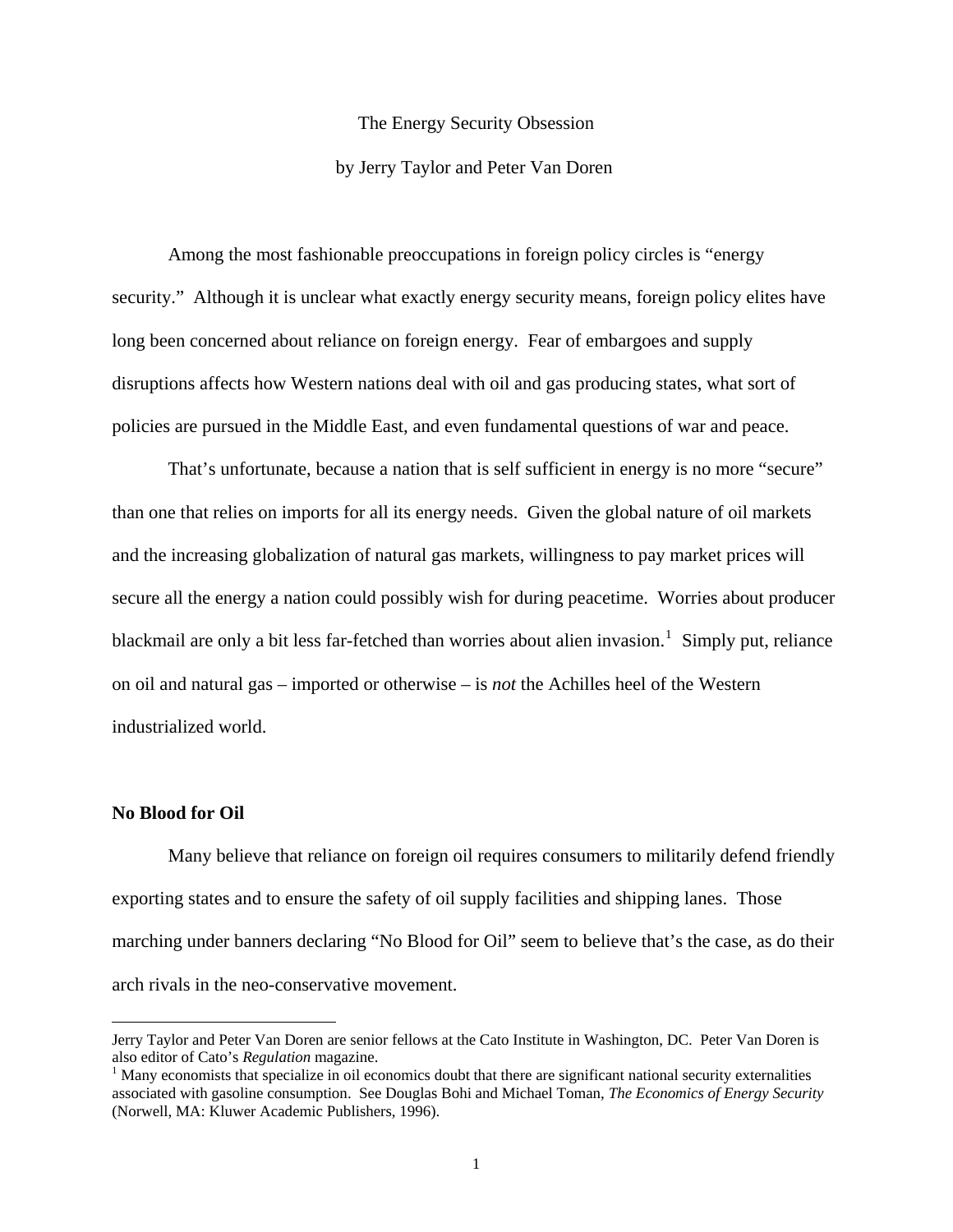Simple economics suggests otherwise. Oil producers will provide for their own security needs as long as the cost of doing so results in greater profits than equivalent investments could yield. Because Middle-Eastern governments typically have nothing of value to trade except oil, they must secure and sell oil to remain viable. Given that their economies are so heavily dependent upon oil revenues, Middle-Eastern governments have even *more* incentive than do consuming states to worry about the security of oil production facilities, ports, and shipping lanes. $2$ 

 In short, whatever security our presence provides (and many analysts think that our presence actually *reduces* security<sup>[3](#page-1-1)</sup>) could be provided by incumbent producers were the United States to withdraw. The fact that the Saudi Arabia and Kuwait paid for 55 percent of the cost of Operation Desert Storm suggests that keeping the Straits of Hormuz free of trouble is certainly within their means.<sup>[4](#page-1-2)</sup>

The same argument applies to al Qaeda threats to oil production facilities. Producer states have such strong incentives to protect their oil infrastructure that additional Western assistance to do the same is probably unnecessary. While terrorists do indeed plot to disrupt oil production in Saudi Arabia and elsewhere, there is no evidence to suggest that producer-state security investments are insufficient for the job.

 The U.S. "oil mission" is thus best thought of as a taxpayer-financed gift to oil regimes and, perhaps, the Israeli government that has little, if any, effect on the security of oil production

<span id="page-1-0"></span><sup>2</sup> J. Robinson West, "Saudi Arabia, Iraq, and the Gulf," in *Energy Security*, Jan Kalicki and David Goldwyn, eds. (Washington: Woodrow Wilson Center Press, 2005), pp. 197-218.

<span id="page-1-1"></span><sup>3</sup> Robert Jervis, "Why the Bush Doctrine Cannot Be Sustained," *Political Science Quarterly* 120: 3 (Fall 2005), pp. 351-377.

<span id="page-1-2"></span><sup>&</sup>lt;sup>4</sup> Saudi Arabia and Kuwait paid approximately \$33 billion (55 percent) toward the total cost of Desert Storm and Desert Shield, which was \$60 billion. The U.S. share was only \$6 billion (10 percent). Defense Department press release 125- M, May 5, 1992.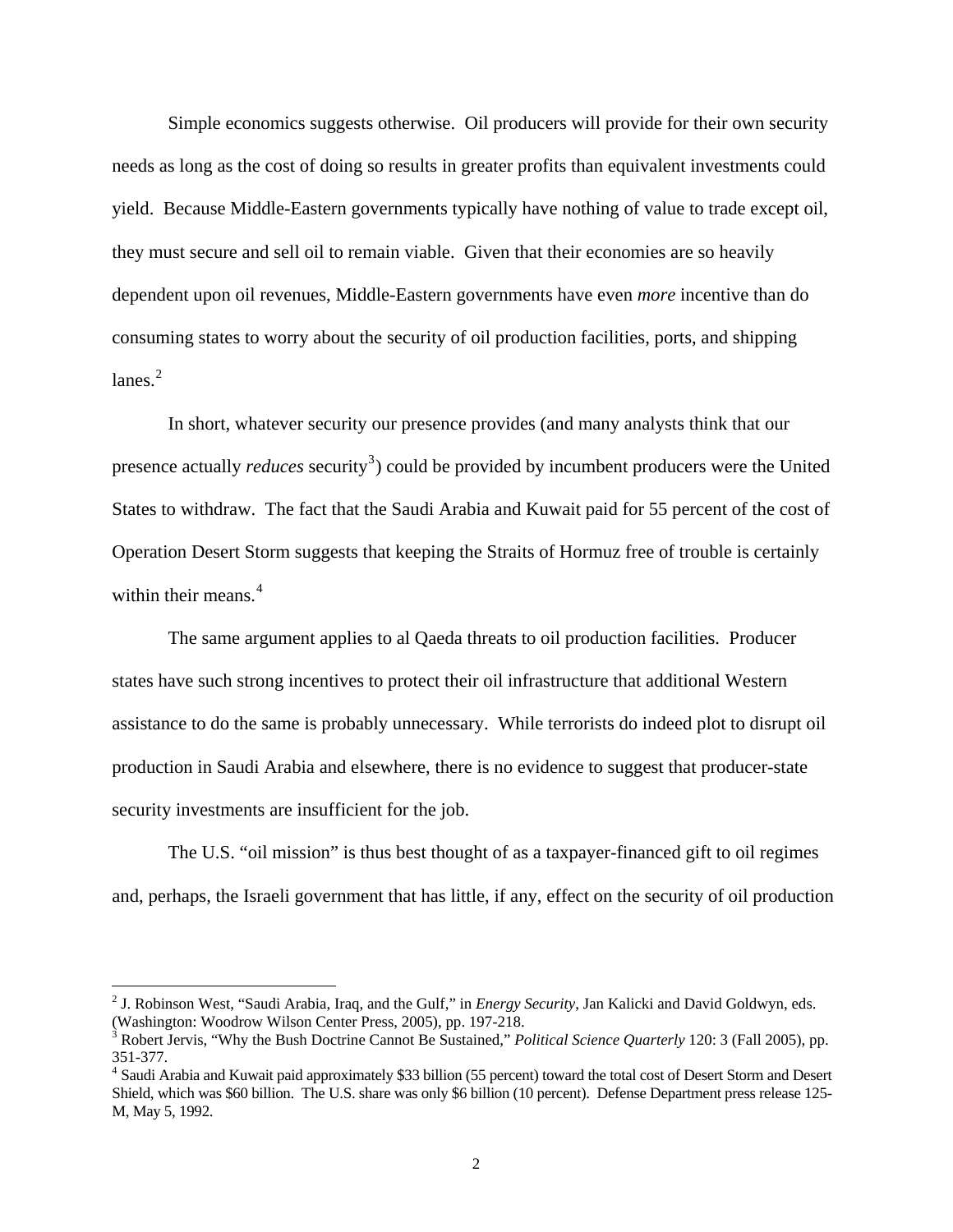facilities. One may support or oppose such a gift, but our military expenditures in the Middle East are not necessary to remedy a market failure.

### **Must We Kiss the Producers' Ring for Oil?**

 $\overline{a}$ 

 Many foreign policy analysts think that U.S. oil imports are dependent upon friendly relationships with oil producing states. The fear is that unfriendly regimes might not sell us oil – a fear that explains why former Federal Reserve Chairman Alan Greenspan supported the two Gulf Wars against Iraq. Maintaining good relations with oil producers, however, interferes with other foreign policy objectives and increases anti-American sentiment in producer states with unpopular regimes. And of course, it could lead to war.

 The problem with this argument, however, is that its fundamental premise is incorrect. Friendly relations with producer states neither enhance access to imported oil nor lower its price.

 Selective embargoes by producer nations on some consuming nations are unenforceable unless (i) all other nations on Earth refuse to ship oil to the embargoed state, or (ii) a naval blockade were to prevent oil shipments into the ports of the embargoed state. That's because, once oil leaves the territory of a producer, market agents dictate where the oil goes, not agents of the producer, and anyone willing to pay the prevailing world crude oil price can have all he wants.<sup>[5](#page-2-0)</sup>

The 1973 Arab oil embargo is a perfect case in point. U.S. crude oil imports actually increased from 1.7 million barrels per day (mbd) in 1971 to 2.2 mbd in 1972, 3.2 mbd in 1973,

<span id="page-2-0"></span> $<sup>5</sup>$  This is such an obvious point that energy economists rarely bother to explore the issue in detail. To understand</sup> how the world crude oil market works is to understand that embargoes are unenforceable. See Philip Verleger, *Adjusting to Volatile Energy Prices* (Washington: Institute for International Economics, 1993) and M.A. Adelman, *The Genie out of the Bottle: World Oil Since 1970* (Cambridge, MA: MIT Press, 1995).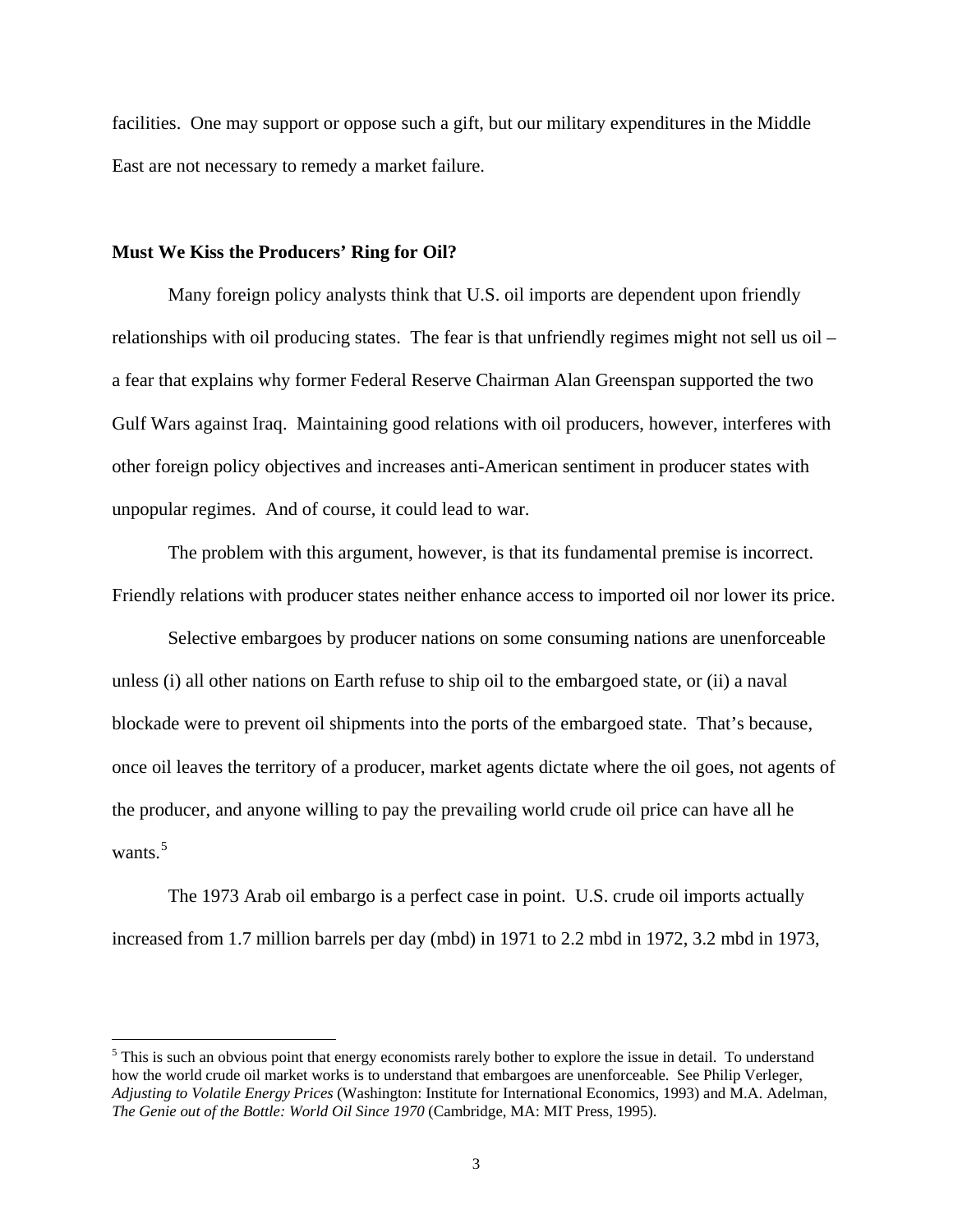and 3.5 mbd in 1974.<sup>[6](#page-3-0)</sup> Instead of buying from Arab members of OPEC, the United States bought from non-Arab oil producers. The customers that were displaced by the United States bought from Arab members of OPEC. Beyond the modest increase in transportation costs that followed from this game of musical chairs, the embargo had no impact on the United States.

 In short, it does not matter to consumers to whom the oil is initially sold. All that matters to consumers is how much oil is produced for world markets.

 Do oil producing nations allow their feelings towards oil consuming nations to affect their production decisions? Historically, the answer has been "no." The record strongly indicates that oil producing states, regardless of their feelings toward the industrialized West, are rational economic actors. After a detailed survey of the world oil market since the rise of OPEC, oil economist M.A. Adelman concluded, "We look in vain for an example of a government that deliberately avoids a higher income. The self-serving declaration of an interested party is not evidence."<sup>[7](#page-3-1)</sup> Prof. Philip Auerswald of George Mason University agrees, "For the past quarter century, the oil output decisions of Islamic Iran have been no more menacing or unpredictable than Canada's or Norway's."[8](#page-3-2)

### **Exceptions That Prove the Rule**

<u>.</u>

 If energy producers are wealth-maximizers, what do we make of countries that are selling oil and natural gas to others at below-market rates? For instance, Russia sold oil to Cuba at below-market prices during the cold war; Russia continues to sell natural gas to Ukraine at below-market prices but has ended its subsidy to Georgia as relations have soured; and China

<span id="page-3-0"></span><sup>&</sup>lt;sup>6</sup> Energy Information Administration, *Annual Energy Review 2004*, Table 5.3.

<span id="page-3-1"></span><sup>&</sup>lt;sup>7</sup> Adelman 1995, p. 31. Former OPEC Secretary-General Francisco Parra makes the same point. Francisco Parra, *Oil Politics: A Modern History of Petroleum* (New York: I.B. Tauris, 2004).

<span id="page-3-2"></span>Philip Auerswald, "The Irrelevance of the Middle East," *The American Interest*, May/June 2007, p. 22.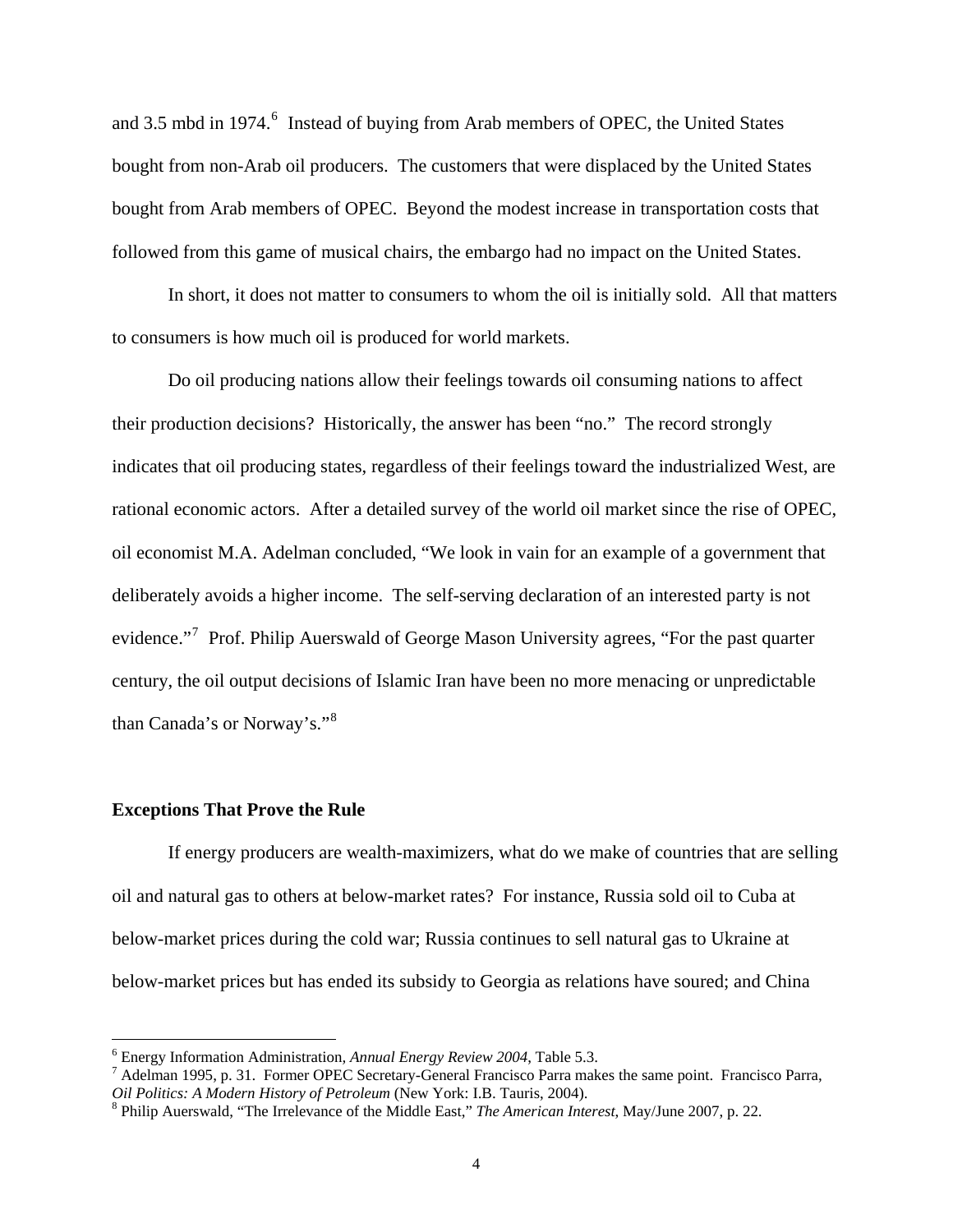sells oil to North Korea at low rates and used this as leverage to induce North Korea to bargain over its nuclear weapons program.<sup>[9](#page-4-0)</sup>

Two conclusions seem reasonable. First, sellers have leverage in natural gas markets that is not possible in oil markets because oil can be transported easily while natural gas is shipped through pipelines. Buyers have few near-term alternatives if natural gas sellers reduce shipments. As liquefied natural gas gains market share, however, natural gas markets will look increasingly like world crude oil markets, and the ability of Russia or other states to extract concessions from consumers will dissipate.

Second, the Russia–Cuba and China–North Korea cases involve poor countries receiving foreign aid in the form of low-priced oil. We are unaware of any wealthy western countries receiving such in-kind aid from oil-producing countries.

 What if a radical new actor were to emerge on the global stage? For example, if the House of Saud were to fall and the new government consisted of Islamic extremists friendly to Osama bin Laden, the new regime might reduce production and increase prices.<sup>[10](#page-4-1)</sup> But that scenario is by no means certain given that Iran – despite all its anti-western rhetoric – has not reduced oil output out of hostility towards the West.<sup>[11](#page-4-2)</sup> The Iranian economy and regime are dependent on oil revenue and the Saudis are even more dependent.<sup>[12](#page-4-3)</sup>

<span id="page-4-0"></span><sup>9</sup> See Steven Lee Meyers, "Russian Gas Company Plans Steep Price Increase for Georgia," *New York Times* November 3, 2006, p. A12 and Joseph Kahn, "China May Be Using Oil to Press North Korea," *New York Times* October 31, 2006, p. A12.

<span id="page-4-1"></span> $10$  Bin Laden has said on many occasions that he thinks the Saudi monarchy keeps oil prices below true market value in order to maintain friendly relations with the West.

<span id="page-4-2"></span> $11$  While it is true that oil production in Iran was about twice as high under the Shah than it has been under the Islamic Republic, almost all analysts agree that this reflects the damage down to the oil infrastructure during the 1980-88 war with Iraq, the "brain drain" that has occurred in response to the revolution, and poor state management of Iranian oil assets – not the intentional result of state policy.

<span id="page-4-3"></span> $12$  Oil revenues are 40-50 percent of Iranian government revenues and 70-80 percent of Saudi government revenues. See Energy Information Administration, "Country Analysis Briefs," available at

<http://www.eia.doe.gov/emeu/cabs/contents.html>accessed on November 14, 2006. Iran's oil output increased steadily from 3.7 mbd in 2003 to 4.1 mbd in 2005. Energy Information Administration, *International Petroleum Monthly*, Table 4.1a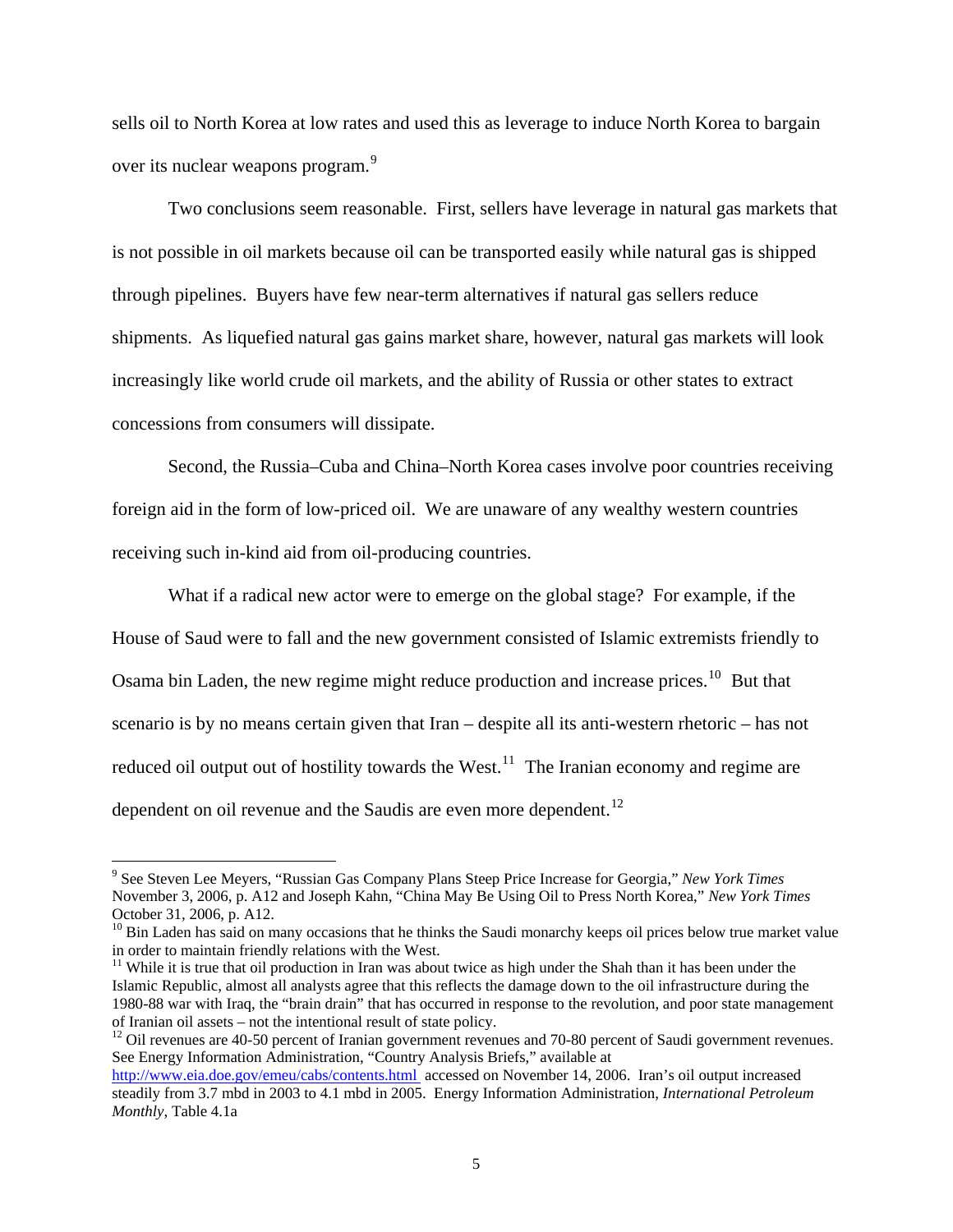Regardless, the departure of Saudi Arabia from world crude oil market would probably have about the same effect on domestic oil prices as the departure of Iran from world crude oil markets in 1978. The Iranian revolution reduced oil production by 8.9 percent, whereas Saudi Arabia accounts for about [13](#page-5-0) percent of global oil production today.<sup>13</sup> Oil prices increased dramatically after the 1978 revolution, but those higher prices set in motion market supply and demand responses that undermined the supply reduction and collapsed world prices eight years later. The short term macroeconomic impacts of such a supply disruption would actually be less today than they were then given the absence of price controls on the U.S. economy and our reduced reliance on oil as an input for each unit of GDP.<sup>[14](#page-5-1)</sup>

So while it is possible that a radical oil-producing regime might play a game of chicken with consuming countries, producing countries are very dependent on oil revenue and have fewer degrees of freedom to maneuver than consuming countries. Catastrophic supply disruptions would harm producers more than consumers, which is why they are extremely unlikely. The best insurance against such a low-probability event is to maintain a relatively free economy where wages and prices are left unregulated by government. That would do more to protect the West against an extreme production disruption than anything else in government's policy arsenal.

<span id="page-5-0"></span><sup>&</sup>lt;sup>13</sup> Data on Iranian production in 1978 and Saudi production in 2006 from the Energy Information Administration; [http://tonto.eia.doe.gov/merquery/mer\\_data.asp?table=T11.01a](http://tonto.eia.doe.gov/merquery/mer_data.asp?table=T11.01a) and<br>http://tonto.eia.doe.gov/merquery/mer\_data.asp?table=T11.01b.

<span id="page-5-1"></span> $14$  In 1978 the U.S. used 15,950 BTUs per (\$2000) dollar of GDP but only 8,970 BTUs per (\$2000) dollar of GDP in 2005, a reduction of 43.8 percent. And the BTUs used in 2005 came less from petroleum than in 1978 (47.5 percent of 1978 energy consumption was petroleum versus only 40.5 percent in 2005). Energy Information Administration, *Annual Energy Review 2005* Tables 1.3 and 1.5 pp. 9 and 13. For discussions of the macroeconomic effect of oil price increases, see Rajeev Dhawan and Karsten Jeske, "How Resilient Is the Modern Economy to Energy Price Shocks?" *Economic Review*, Federal Reserve Bank of Atlanta 91:3, Third Quarter, 2006, pp. 21-32, David Walton, "Has Oil Lost the Capacity to Shock?," *Bank of England Quarterly Bulletin* 46:1, Spring 2006, pp. 105-114, available at [http://www.bankofengland.co.uk/publications/quarterlybulletin/qb060109.pdf,](http://www.bankofengland.co.uk/publications/quarterlybulletin/qb060109.pdf) and Eric Fisher and Kathryn Marshall, "The Anatomy of an Oil Price Shock," Economic Commentary, Federal Reserve Bank of Cleveland, November 2006.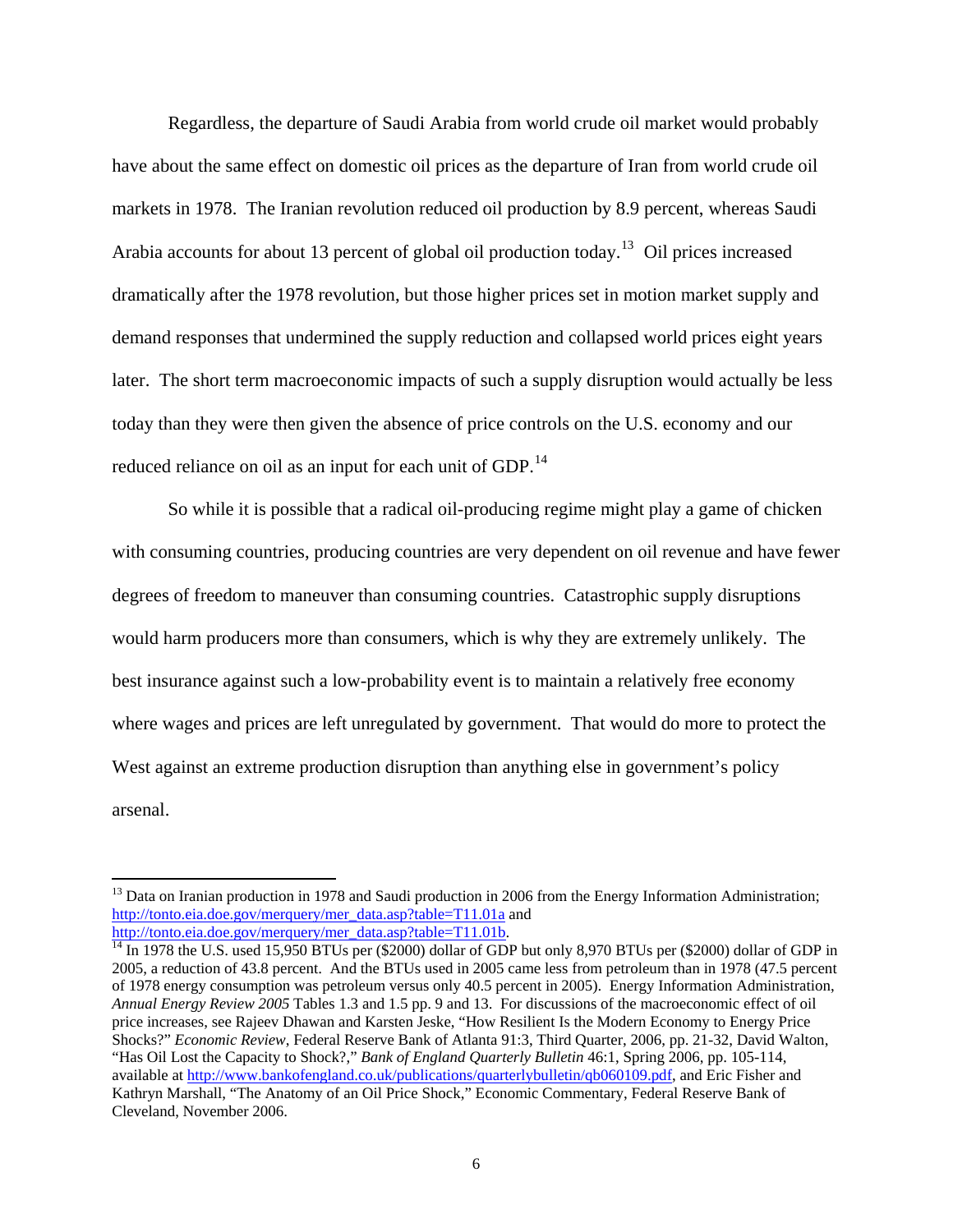# **Oil Profits for Terrorists**

 $\overline{a}$ 

 Does Western reliance on oil put money in the pocket of Islamic terrorists? To some degree, yes. Does that harm western security? Probably not – at least, probably not very much.

 Before we go on, it's worth noting that only 15.5 percent of the oil in the world market is produced from nation-states accused of funding terrorism.<sup>[15](#page-6-0)</sup> Hence, the vast majority of the dollars we spend on gasoline do not end up on this purported economic conveyer belt to terrorist bank accounts.

 Regardless, terrorism is a relatively low-cost endeavor and oil revenues are unnecessary for terrorist activity. The fact that a few hundred thousand dollars paid for the 9/11 attacks suggests that the limiting factor for terrorism is expertise and manpower, not money.

That observation is strengthened by the fact that there is no correlation between oil profits and Islamic terrorism. We estimated two regressions using annual data from 1983 to 2005: the first between fatalities resulting from Islamic terrorist attacks and Saudi oil prices and the second between the number of Islamic terrorist incidents and Saudi oil prices. In neither regression was the estimated coefficient on oil prices at all close to being significantly different from zero.<sup>[16](#page-6-1)</sup>

Consider: Inflation-adjusted oil prices and profits during the 1990s were low. But the 1990s also witnessed the worldwide spread of Wahabbi fundamentalism, the build-up of Hezbollah, and the coming of age of al Qaeda. Note too that al Qaeda terrorists in the 1990s

<span id="page-6-1"></span><sup>16</sup> Data on international Islamic terrorism incidents and fatalities were taken from the MIPT Terrorism Knowledge Base, an interactive website maintained by the Memorial Institute for the Prevention of Terrorism; [http://www.tkb.org/.](http://www.tkb.org/) Data on that website comes from the **RAND Terrorism Chronology and RAND-MIPT** [Terrorism Incident databases](http://www.tkb.org/RandSummary.jsp?page=about); the [Terrorism Indictment database;](http://www.tkb.org/ATSSummary.jsp?page=about) and [DFI International's research on terrorist](http://www.tkb.org/DFI.jsp?page=about)  [organizations.](http://www.tkb.org/DFI.jsp?page=about) Nominal Saudi oil prices were obtained from Energy Information Administration, *Annual Energy Review 2005* p. 169 Table 5.19 "Landed Costs of Crude Imports From Selected Countries" and deflated with the GDP deflator. Unit root tests suggested that fatalities and Saudi oil prices had unit roots but terrorist incidents did not, so the former were first differenced before the regressions. Even after first differencing, auto correlation existed so autoregressive terms were added to each regression, which further weakened the insignificant relationships.

<span id="page-6-0"></span><sup>&</sup>lt;sup>15</sup> Calculation from "Fatally Flawed Premise: Why Anti-Oil Weapon in War on Terror Won't Work," *Energy Détente* 27:11, Lundberg Survey, Inc., November 30, 2006.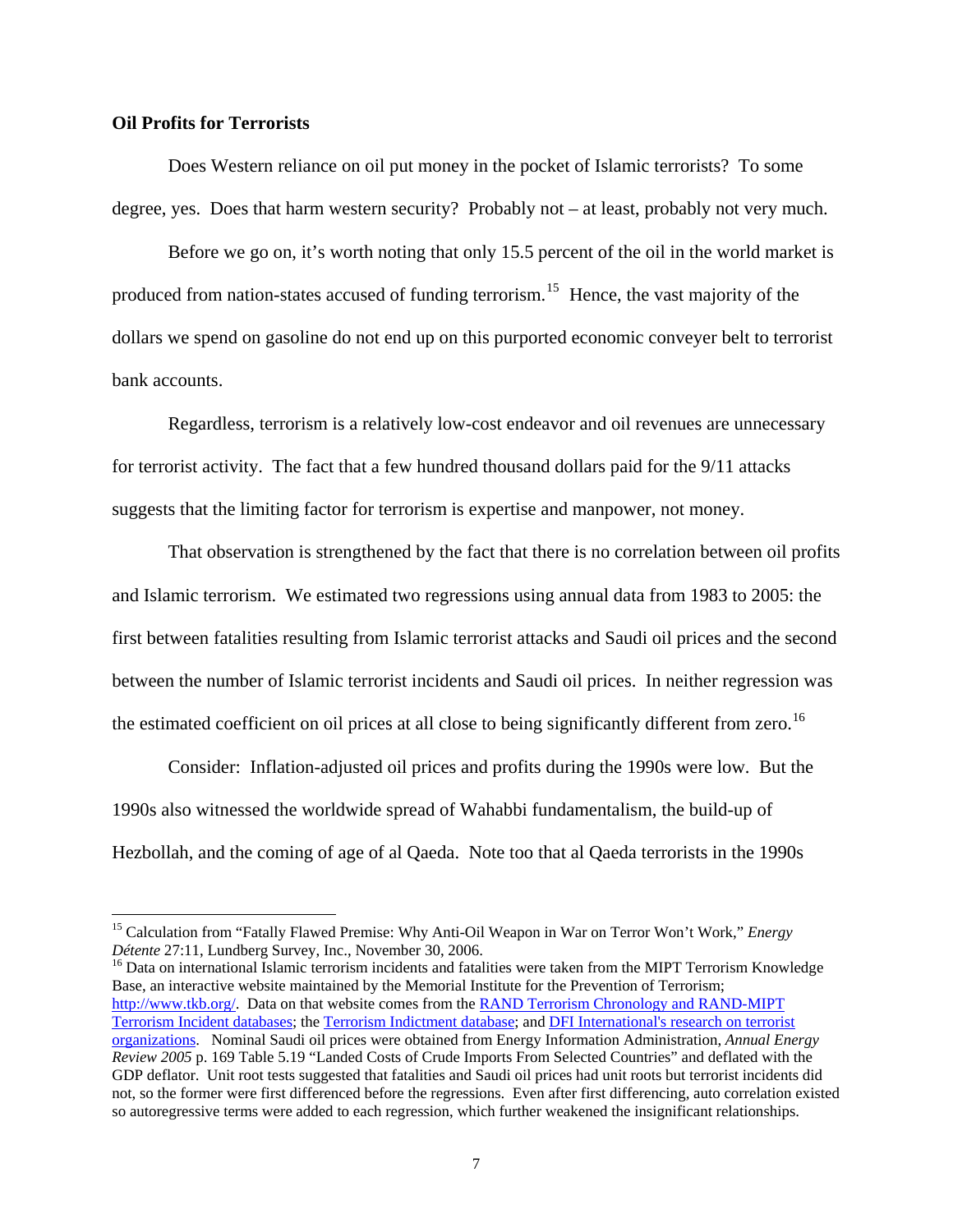relied upon help from state sponsors such as Sudan, Afghanistan, and Pakistan – nations that aren't exactly known for their oil wealth or robust economies.

 Producer states do use oil revenues to fund ideological extremism, and Saudi financing of *madrassas* and Iranian financing of Hezbollah are good examples. But given the importance of those undertakings to the Saudi and Iranian governments, it's unlikely that they would cease and desist simply because profits were down. They certainly weren't deterred by meager oil profits in the  $1990s$ .<sup>[17](#page-7-0)</sup>

 The futility of reducing oil consumption as a means of improving national / energy security is illustrated by the fact that states accused of funding terrorism earned \$290 billion from oil sales in 2006. Even if that sum were cut by 90 percent, that would still leave \$29 billion at their disposal – more than enough to fund terrorism given the minimal financial needs of terrorists.[18](#page-7-1)

### **Rents to Bad Actors**

1

 When oil prices are high, so too are oil profits for infra-marginal (low-cost) producers. Even if those profits do not find their way to international terrorists, they serve to prop up many regimes we find distasteful. Oil producers in the Second and Third worlds often use their robust flow of petrodollars to squelch human rights at home and to menace neighbors abroad.<sup>[19](#page-7-2)</sup> Many

<span id="page-7-0"></span><sup>&</sup>lt;sup>17</sup> Although little is known about funding trends associated with Iranian support for Hezbollah, the Iranian government probably spends no more than \$25-50 million on Hezbollah a year. Anthony Cordesman, "Iran's Support for Hezbolla in Lebanon," Center for Strategic and International Studies, July 15, 2006, p. 3. Even less is known about Saudi contributions to Islamic extremism. See Alfred Prados and Christopher Blanchard, "Saudi Arabia: Terrorist Financing Issues," RL32499, CRS Report for Congress, Congressional Research Service, Updated December 8, 2004.

<span id="page-7-1"></span><sup>18 &</sup>quot;Fatally Flawed Premise: Why Anti-Oil Weapon in War on Terror Won't Work," *Energy Détente* 27:11, Lundberg Survey, Inc., November 30, 2006, p. 8.

<span id="page-7-2"></span><sup>&</sup>lt;sup>19</sup> For a brief review of the academic literature on this subject, which is somewhat mixed, see Paul Stevens, "Resource Impact: Curse or Blessing? A Literature Survey," *The Journal of Energy Literature* 9:1, June, 2003, pp. 22-24.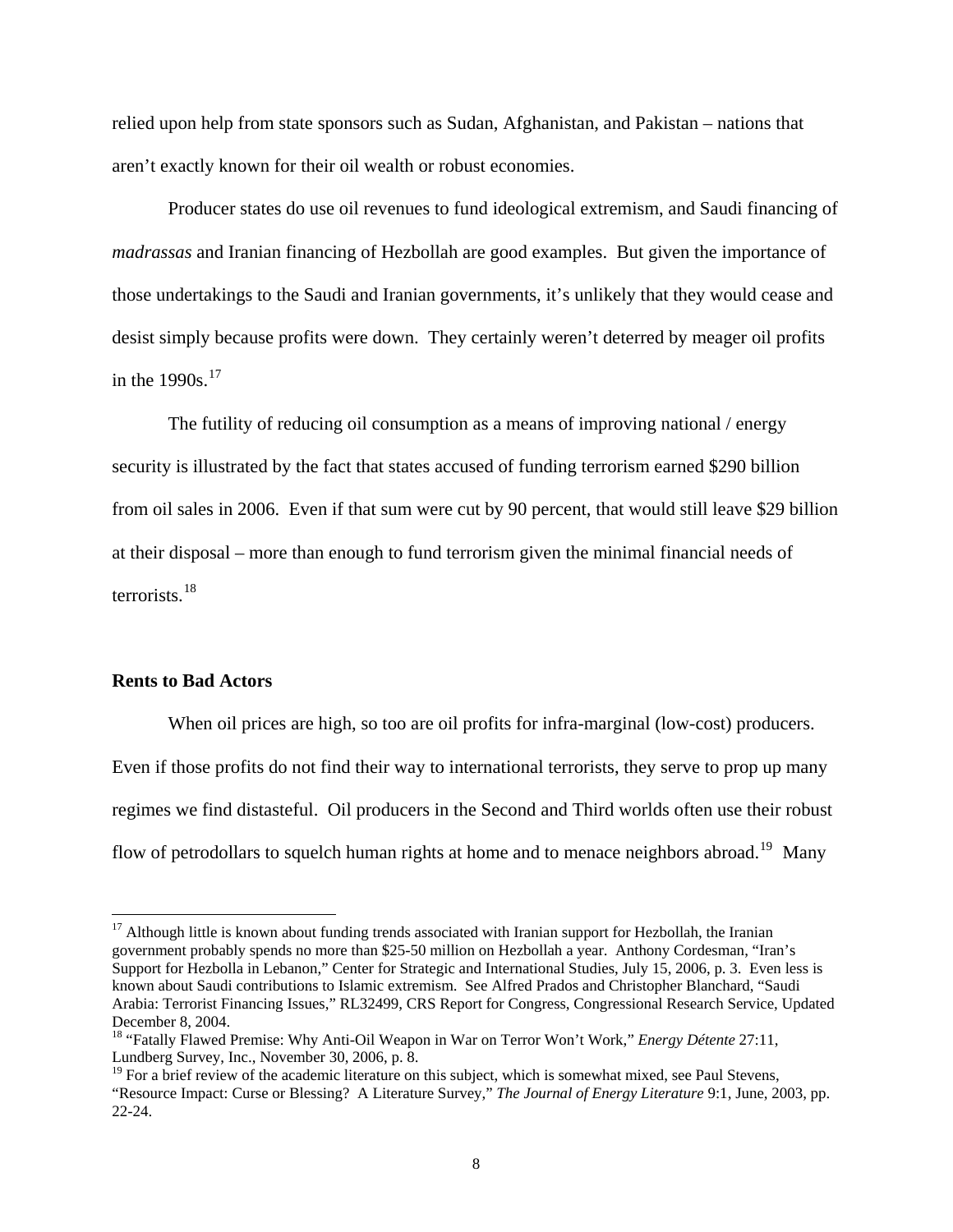foreign policy elites argue that oil consumption thus harms national security by strengthening these bad international actors.

 It is unclear to what extent oil profits are associated with human rights abuses or militaristic activity. There are plenty examples, after all, of relatively long-lived regimes with terrible human rights records – such as North Korea – with no oil revenues to speak of, and this is the case even within the same socio-economic regions. Denuding Iran and Libya of oil revenues might produce a government that looks a lot like Syria; denuding Venezuela of oil revenues might produce a government that looks a lot like Cuba; and denuding Russia of oil revenues might produce a government that looks a lot like Russia used to be. After all, all of these "bad-acting" petro-states yielded unsavory regimes even when oil revenues were a small fraction of what they are today.

 The claim that oil revenues increase the threat those regimes pose to their neighbors seems reasonable enough, but here again, it is unclear to what extent this is true. Pakistan is a relatively poor country with no oil revenues to speak of, but it has still managed to build a nuclear arsenal and is constantly on the precipice of war with India. Impoverished, oil-poor Egypt and Syria have at various times been the most aggressive anti-Israeli states in the Middle East. Russia launched its war with Chechnya before oil revenues engorged its Treasury.

While we have no doubt that  $-$  all other things being a equal  $-$  a rich bad actor is more dangerous than a poor bad actor, the marginal impact that oil revenues have on "bad acting" might well be rather small. The fact that unsavory petro-states have been fully capable of holding on to power, oppressing their people, and menacing their neighbors during a decade associated with the lowest inflation-adjusted oil prices in history (the 1990s) suggests that nothing short of rendering oil nearly valueless will have any real effect on regime behavior.

9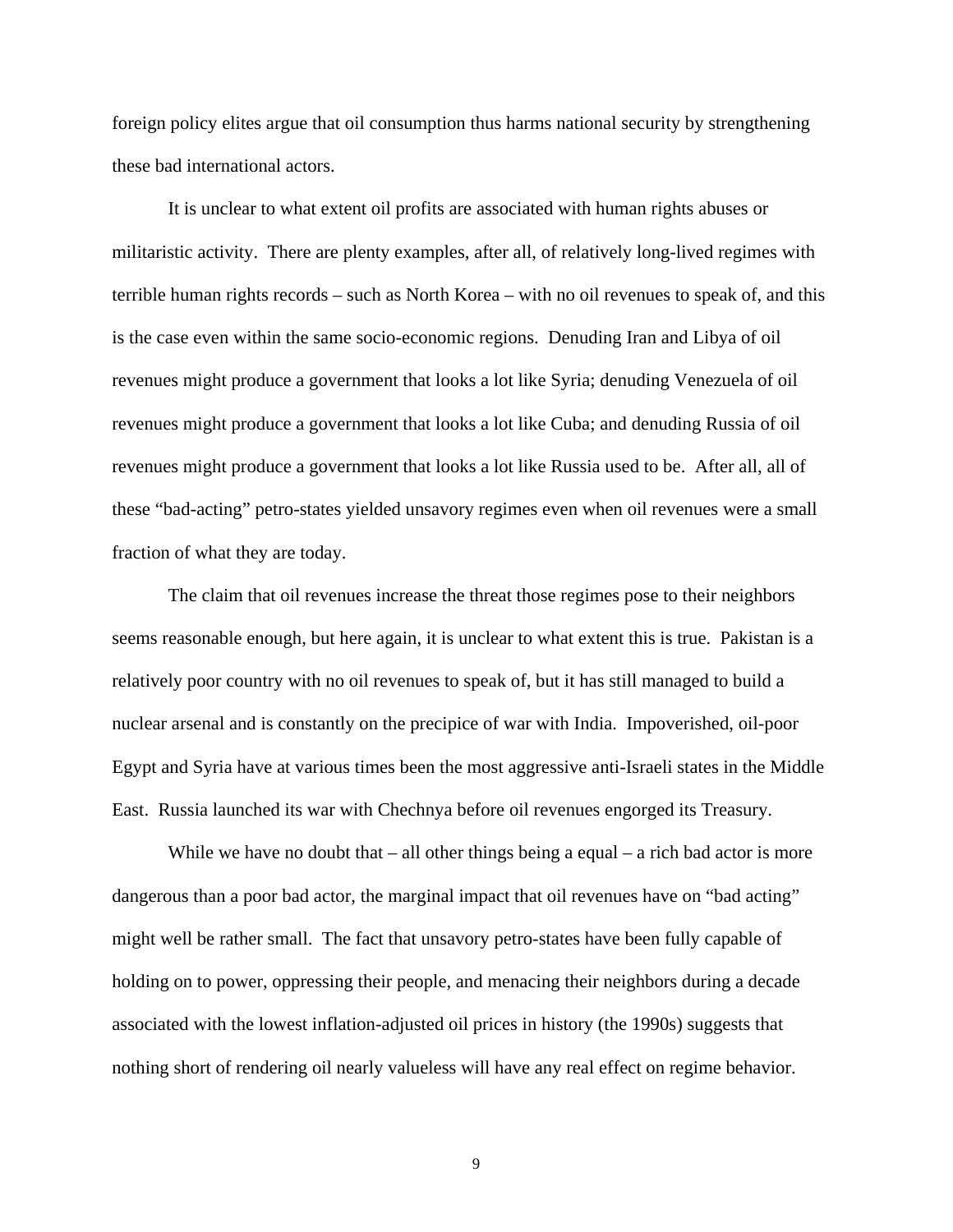For the sake of argument, however, let's assume that there is some incremental benefit associated with reducing oil revenues to bad-acting oil producers. Unfortunately, we have only very blunt and imperfect instruments at hand to achieve that end. Policies that might reduce oil consumption would reduce oil demand – and thus, reduce revenues – for *all* oil producers, whether they are bad actors or not. Producers in the North Sea, Canada, Mexico, and the United States (which collectively supplied 20.1 million barrels of oil per day in 2006, or 24 percent of the world's crude oil needs that year) would be harmed just as producers in Venezuela, Iran, Russia, and Libya (which collectively supplied [20](#page-9-0).3 million barrels per day in 2006).<sup>20</sup>

Given there was plenty of "bad acting" in 1998 when we saw the lowest real oil prices in world history, it's unlikely that even the most ambitious set of policies to reduce oil consumption would have much effect on bad acting. Accordingly, we doubt that the foreign policy benefits that might accrue from anti-oil policies would outweigh the very real costs that such policies would impose on both consumers and innocent producers. We suspect that there are better remedies available to curtail bad behavior abroad.

# **An LNG Cartel?**

 $\overline{a}$ 

 Growing demand for natural gas and the declining costs associated with liquefying and transporting natural gas by ship has led most energy economists to conclude that natural gas markets, which have historically been continental and thus regional, will soon look very much like oil markets.<sup>[21](#page-9-1)</sup> While liquefied natural gas (LNG) is still more expensive than conventional

 $20$  Energy Information Administration, International Petroleum Monthly, May 8, 2007;

<span id="page-9-1"></span><span id="page-9-0"></span><http://www.eia.doe.gov/emeu/ipsr/t22.xls>. [21](http://www.eia.doe.gov/emeu/ipsr/t22.xls) Dagobert Brito and Peter Hartley, "Expectations and the Evolving World Gas Market," *The Energy Journal* 28:1, 2007, pp. 1-24.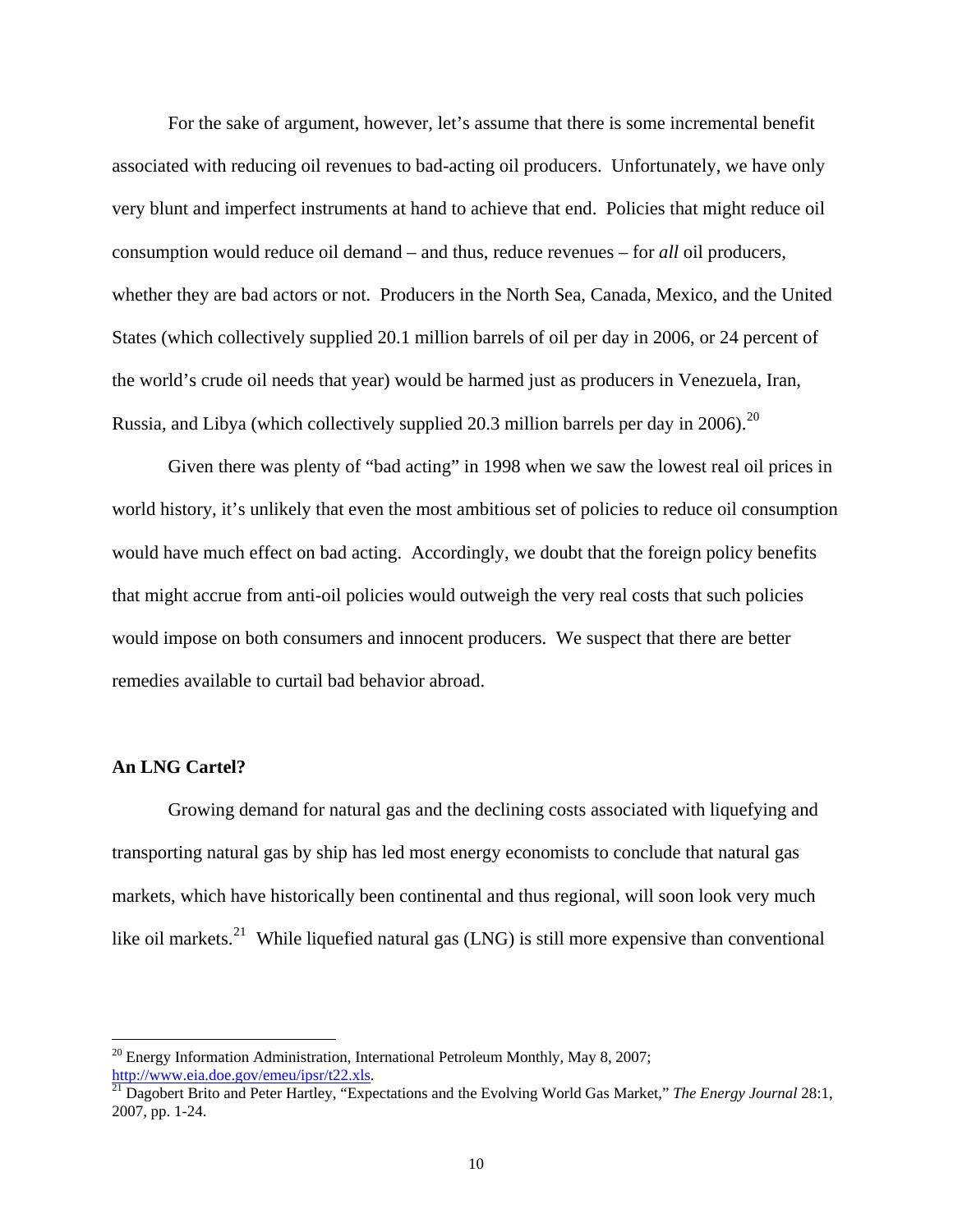natural gas delivered via pipelines, regional price discrepancies are so great that international trade in natural gas is on the rise.

 The emergence of LNG and the advent of an international gas market has prompted several major gas producers – such as Russian president Vladimir Putin – to call for a global cartel of natural gas producers. Accordingly, a number of foreign policy elites are alarmed – not relieved – by the rise of LNG. One OPEC is bad enough. Who wants a second?

 What this misses is that LNG is bad economic news for gas pipeline owners (like Russia) and good economic news for everyone else (like Europe). Producers in some markets did not *need* cartels prior to LNG; they were the sole providers to begin with. Low-cost LNG technology allows producers everywhere to enter markets anywhere. Thus, reluctance to embrace LNG is essentially a preference for more rather than less market concentration, with or without a cartel.

 Some political actors recognize this, but they worry that market actors are not demonstrating sufficient interest in LNG investments. Hence, a number of Europeans have called for a continental energy strategy that would direct public and private investment towards the construction of LNG terminals and supply infrastructure. If LNG will liberate Europe from reliance on Russian gas, it is thought, then European states should ensure that the market moves towards LNG as quickly as possible.

Rarely, however, do we hear a convincing narrative about why market actors are systematically under-investing in LNG. For the moment, LNG is still substantially more expensive than natural gas delivered via pipeline from Russia, and market actors are not as convinced as politicians that LNG is an economically attractive means of insuring against Russian supply disruptions. Politicians may feel otherwise, but why their judgment of disruption

11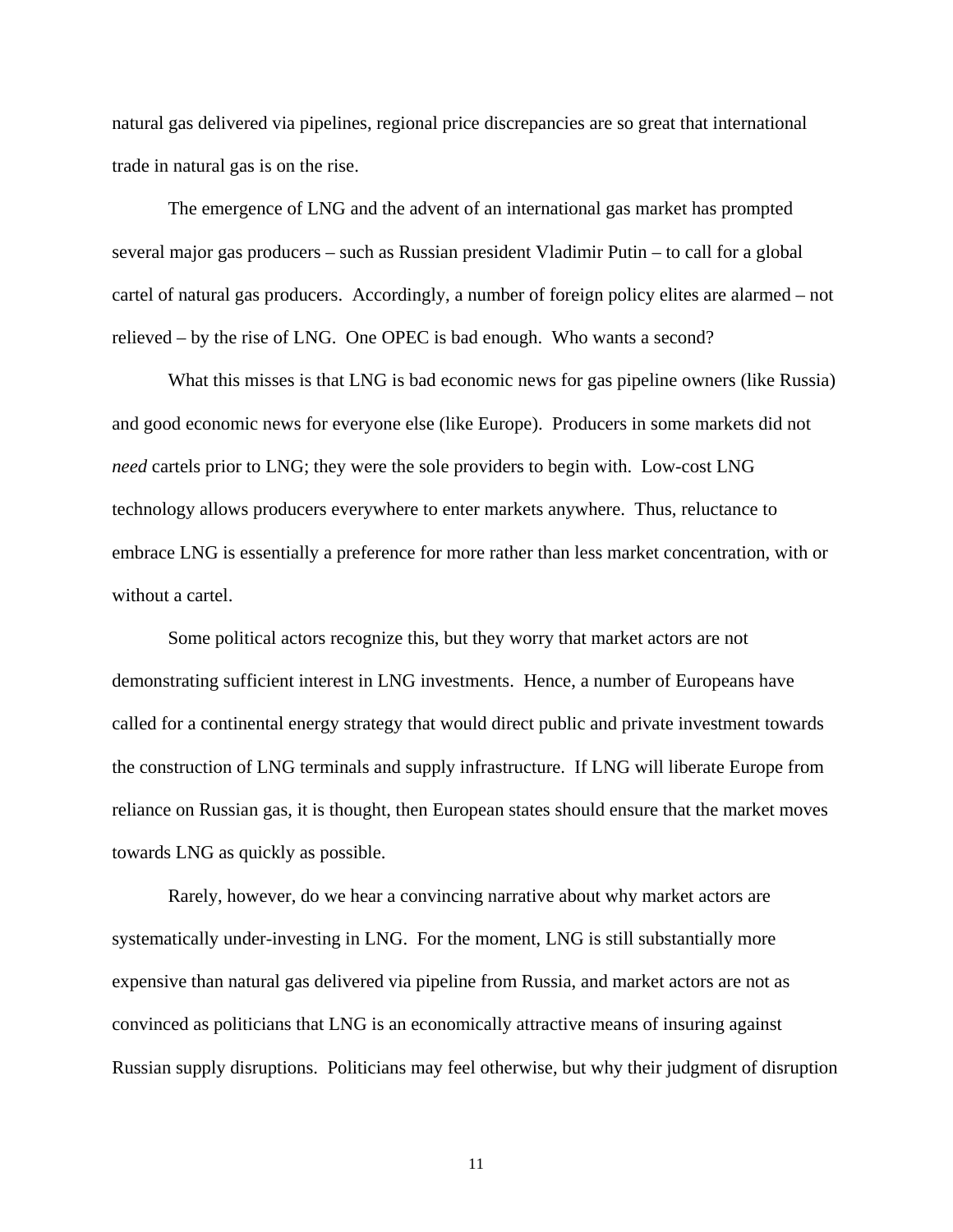risks – or their judgment about optimal risk hedging strategies – is superior to the judgment of thousands of market actors with a direct financial incentive to get such things right, is unclear. The default premise of modern economics – that market actors are, in aggregate, better informed than political actors – would seem to hold here; market judgments are better informed than political judgments.

 Regardless, should consumers be worried about the advent of a natural gas cartel? Well, they should not celebrate its arrival, but it is uncertain to what extent a cartel would actually increase natural gas prices. Surprisingly enough, there is very little concrete evidence for the proposition that OPEC has, on balance, increased world crude oil prices above where they might have been absent the cartel. $^{22}$  $^{22}$  $^{22}$ 

Cartels, moreover, are quite difficult to hold together in practice. That's because members face a multilateral prisoner's dilemma game. If all members comply with their production quotas, and those quotas yield a profit-maximizing amount of global supply from the producers' standpoint (a very big "if" – ascertaining such things is much harder than popularly believed), then cartel members will profit handsomely. If one member of the cartel defects, however, cartel members will still profit, but the defecting producer will earn more than it would have earned had it stuck to its quota (how much more depends on how much spare production capacity the defecting country has on hand). If a large enough number of cartel members defect, however, the profits promised by the cartel will disappear for all members.

To make matters worse for the cartel, members are rarely in a position to independently verify whether fellow cartel members are complying with their production quotas, and decisions whether to comply or not comply with production limits are made simultaneously. While the

<span id="page-11-0"></span><sup>22</sup> James Smith, "Inscrutable OPEC? Behavioral Tests of the Cartel Hypothesis," *The Energy Journal* 26:1, 2005, pp. 51-82.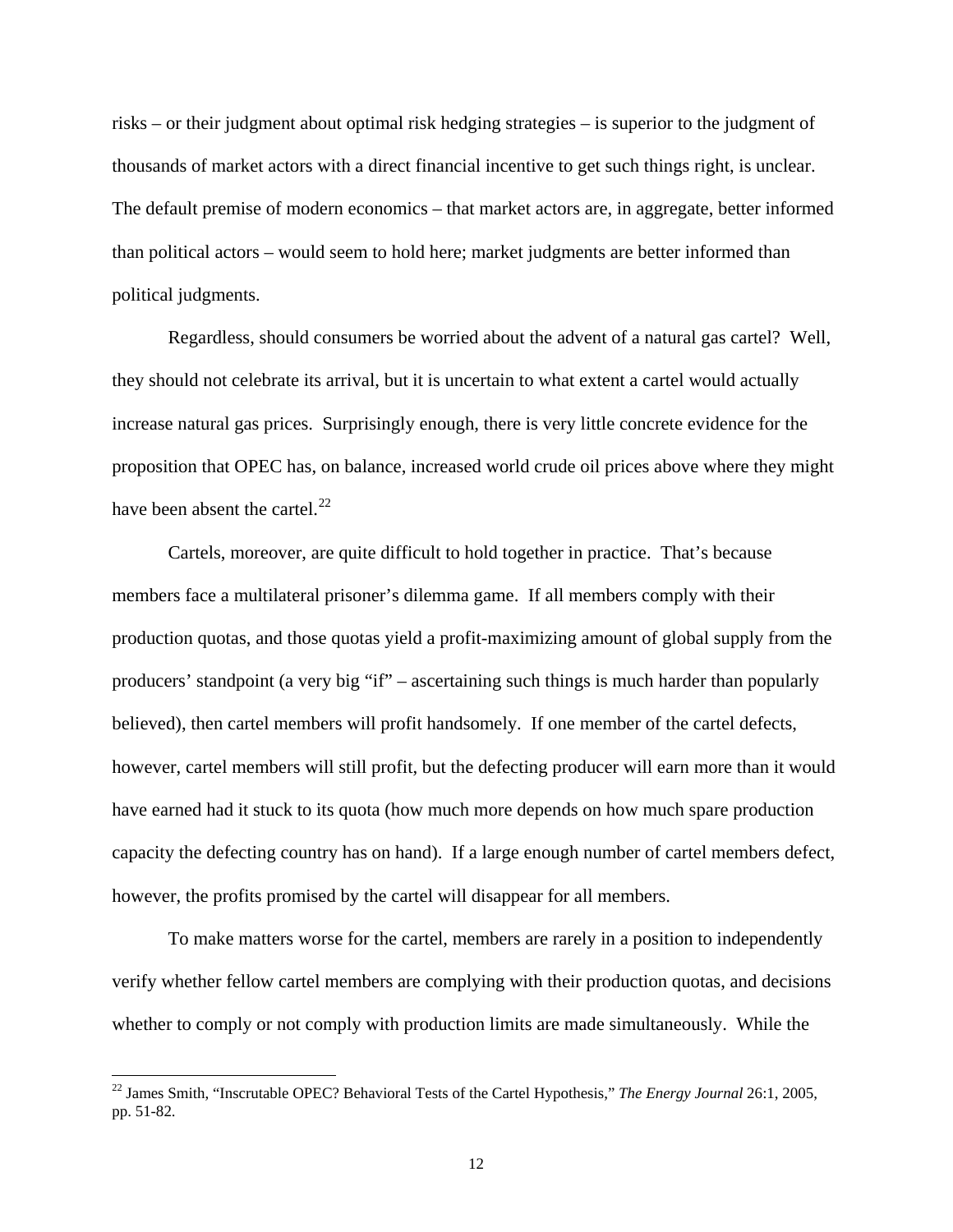repeated "plays" of the game mitigate against chronic defection to some degree, the history of OPEC suggests that defection is still the rule rather than the exception.

In any event, an LNG cartel would have far less leverage over consumers than an oil cartel for a very simple reason; fuel competition in the electricity sector is far more robust than it is in the transportation sector. If LNG became too expensive, consumers could switch to coal, nuclear, or renewable energy, all of which are more cost competitive with gas than alternative fueled vehicles are with oil. $^{23}$  $^{23}$  $^{23}$ 

# **Foreign Policy Elites & Energy**

 $\overline{a}$ 

The arguments laid out in this paper are rarely encountered in foreign policy circles. Nevertheless, they represent the orthodox view of economists and corporate analysts who specialize in the study of oil and natural gas markets.

When foreign policy elites encounter these arguments in public forums, they tend to dismiss them as overly theorized economics that assume perfectly informed rational actors and, moreover, are divorced from geopolitical reality. Energy producers, we are told, are not first and foremost wealth maximizers. They pursue foreign policy ends and demonstrate a willingness to sacrifice money to secure those ends. Ideological regimes, moreover, have not always acted rationally in the past and cannot be counted upon to do so in the future. The possibility that

<span id="page-12-0"></span> $23$  The real levelized cost of gas-fired electricity in the United States before government distortions is 5.29 cents per kilowatt hour (kWh). By means of comparison, the real levelized cost of conventional coal-fired electricity is 3.1 cents per kWh, clean coal is 3.53 cents per kWh, nuclear is 4.57 cents per kWh, wind is 4.95 cents per kWh, and biomass is 4.96 cents per kWh. Although renewable energy costs are likely underestimated because they do not reflect the cost of securing back-up generation and additional units of transmission capacity, natural gas is still the most expensive conventional source of electricity in the United States. While natural gas is cheaper in Europe, the fact remains that competition in the electricity sector would constrain and LNG cartel to a great extent. Cost data from Gilbert Metcalf, "Federal Tax Policy Towards Energy," Working Paper 12568, National Bureau of Economic Research, October, 2006, table 8, p. 36.